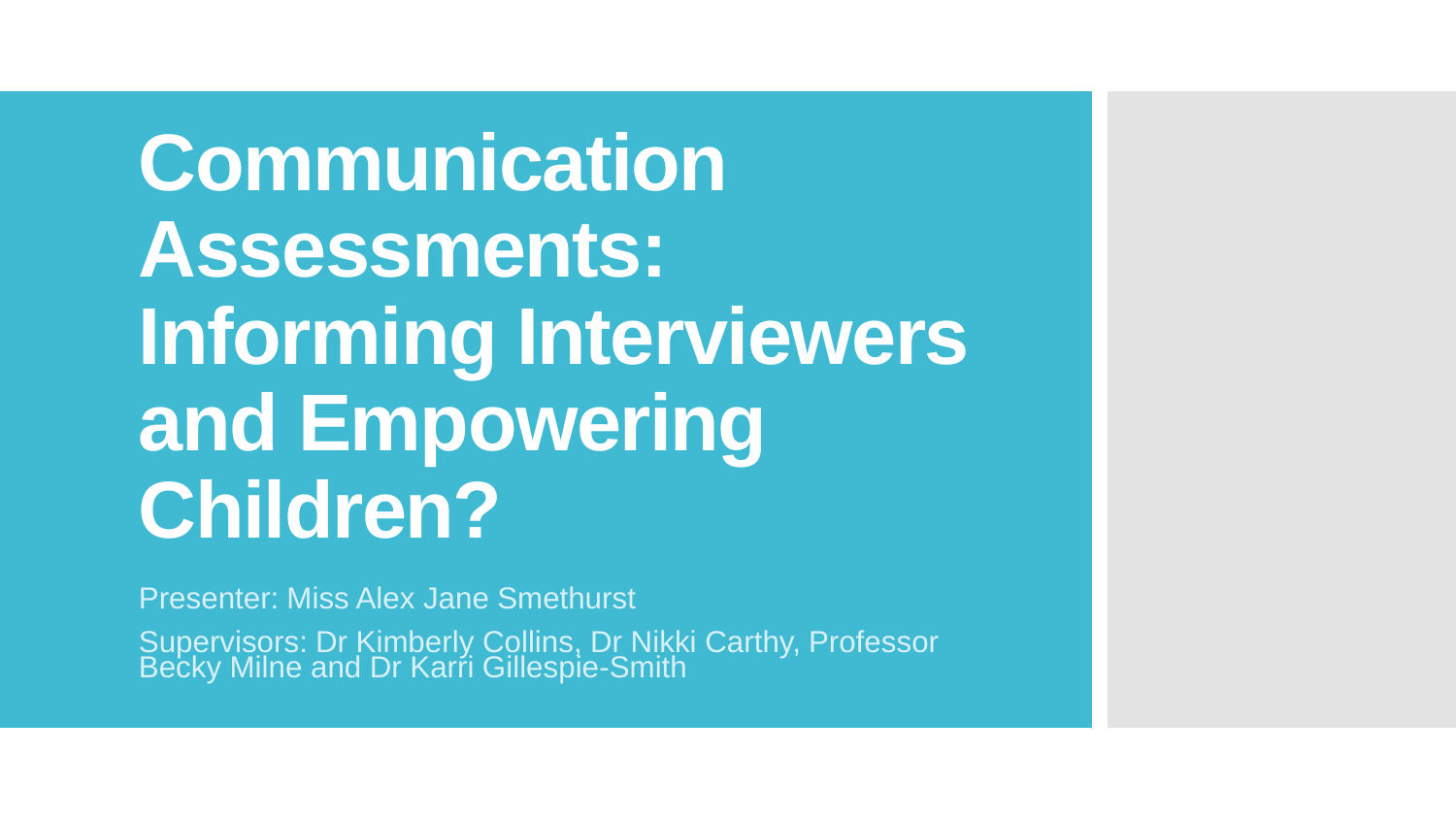## **Overview**

- •Background
- Rationale
- Method
- Results study 1
- Results study 2
- Conclusion / Implications for practice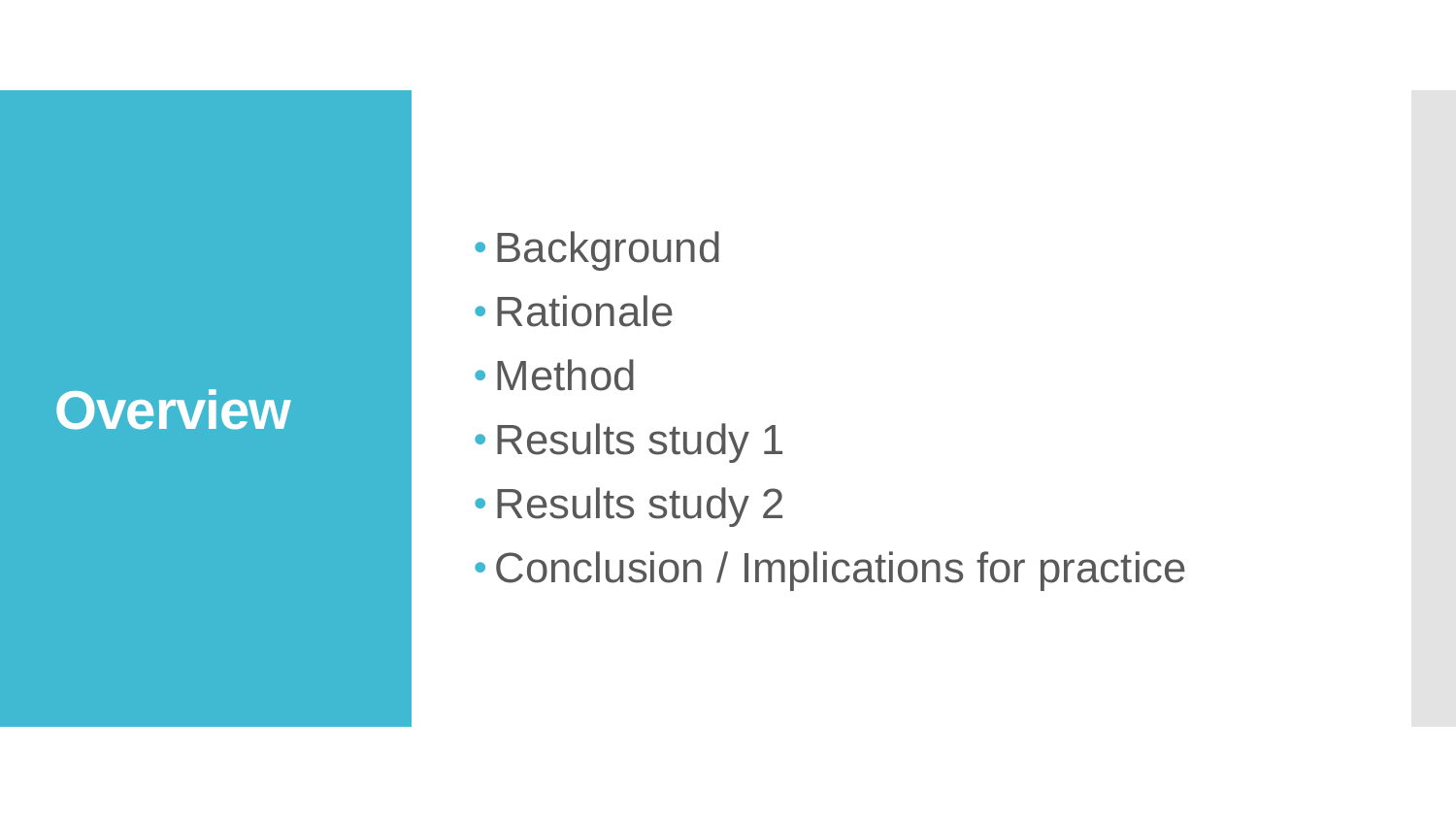**Background – Why are Pre-Interview Assessments Important?** 

- Each year in the UK, 20,000 children act as witnesses in criminal proceedings (NSPCC, 2014).
- Even very young children can provide accurate and reliable accounts of past events (Brown & Lamb, 2015).
- However, they may require additional scaffolding (e.g. communication aids) and support (e.g. an intermediary) (Oxburgh, Myklebust, & Grant, 2010).
- Pre-interview assessments can help ascertain the degree and nature of scaffolding required.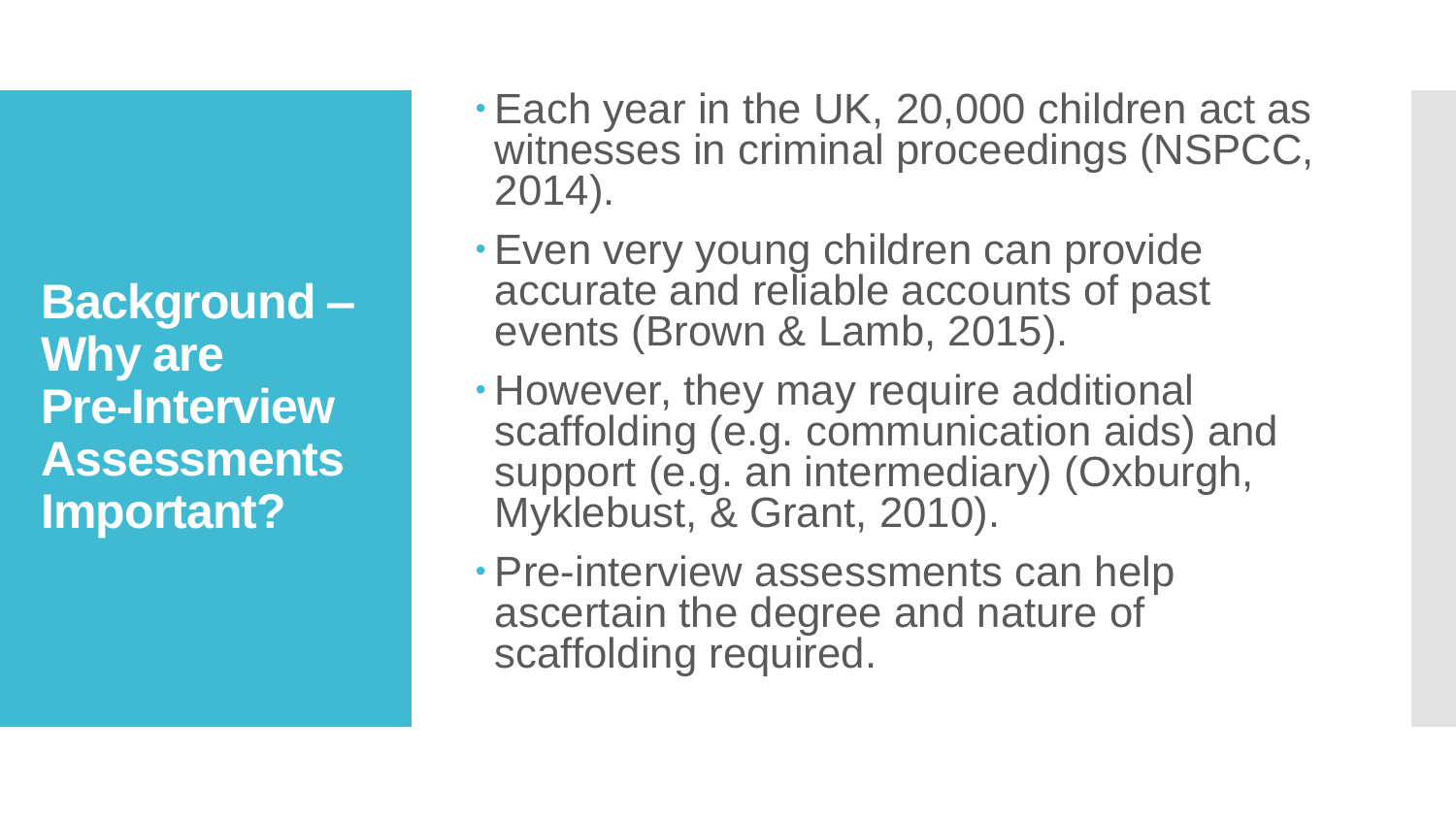**Background – Best Practice Guidance**

- Pre-interview assessments 'should be considered for all child witnesses' (Achieving Best Evidence; Ministry of Justice, 2011).
- Factors that may be explored include:
	- Social, emotional and cognitive development
	- Receptive and expressive language abilities
	- Willingness and ability to talk within a formal setting
	- Signs of clinical or psychological problems
- No formal guidance / framework as to how these factors should be assessed.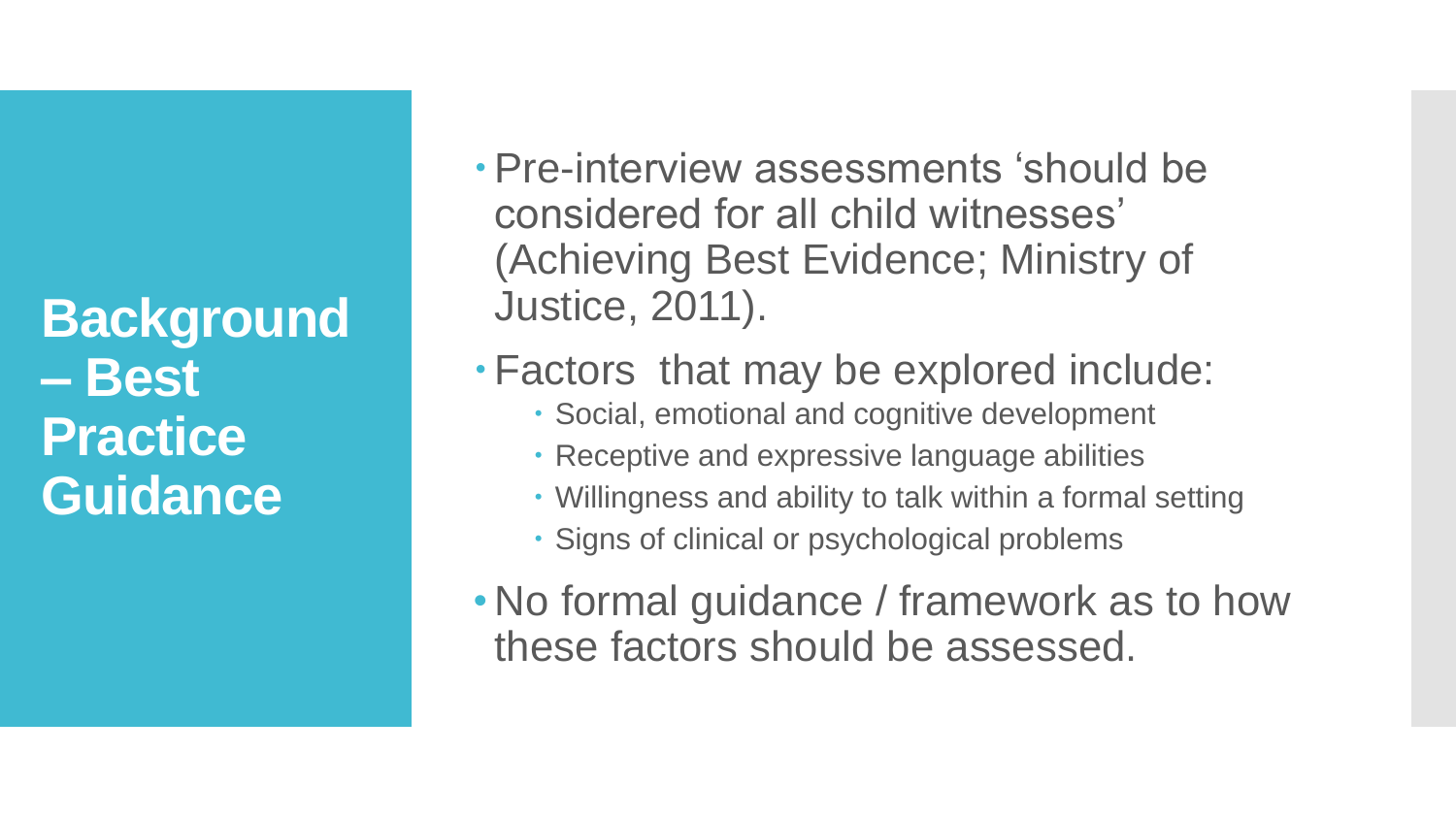**Aims and Rationale**

- Pre-interview assessments have a dual purpose:
- Help the interviewer plan / structure the interview
- Prepare the child for the interview
- This is the first research project to examine whether a pre-interview assessment:
- Provides an accurate indication of a child's abilities (study 1)
- Impacts upon the child's communication at interview. More specifically their ability to use the ground rules and refute incorrect suggestions (study 2)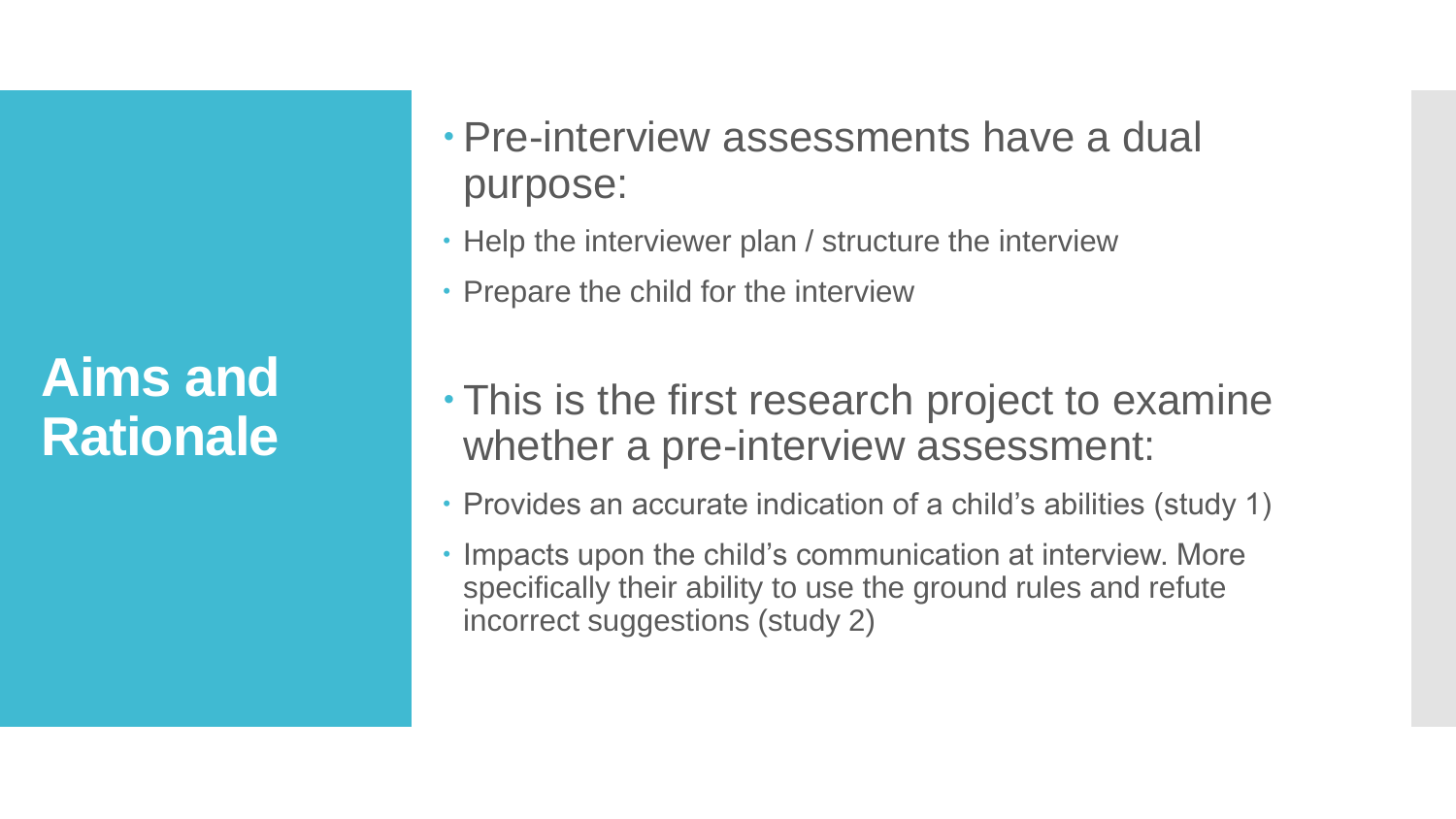**Method - Measures**

- Children were allocated to one of three experimental conditions:
- Pre-interview communication assessment
- No pre-interview communication assessment
- Colouring activity

| <b>Condition</b>             | <b>Age</b> | <b>BPVS</b> | <b>RAPT</b> | <b>Ravens</b> | <b>SDCCS</b> | Stroop /<br>Day-<br><b>Night</b> |
|------------------------------|------------|-------------|-------------|---------------|--------------|----------------------------------|
| <b>Assessment</b>            | 84.19      | 100.50      | 61.50       | 19.53         | 2.25         | 23.42/<br>23.75                  |
| No assessment                | 79.80      | 100.20      | 59.95       | 19.90         | 2.40         | 22.27/<br>13.80                  |
| <b>Colouring</b><br>activity | 84.80      | 95.80       | 58.80       | 19.53         | 2.33         | 21.10/<br>26.40                  |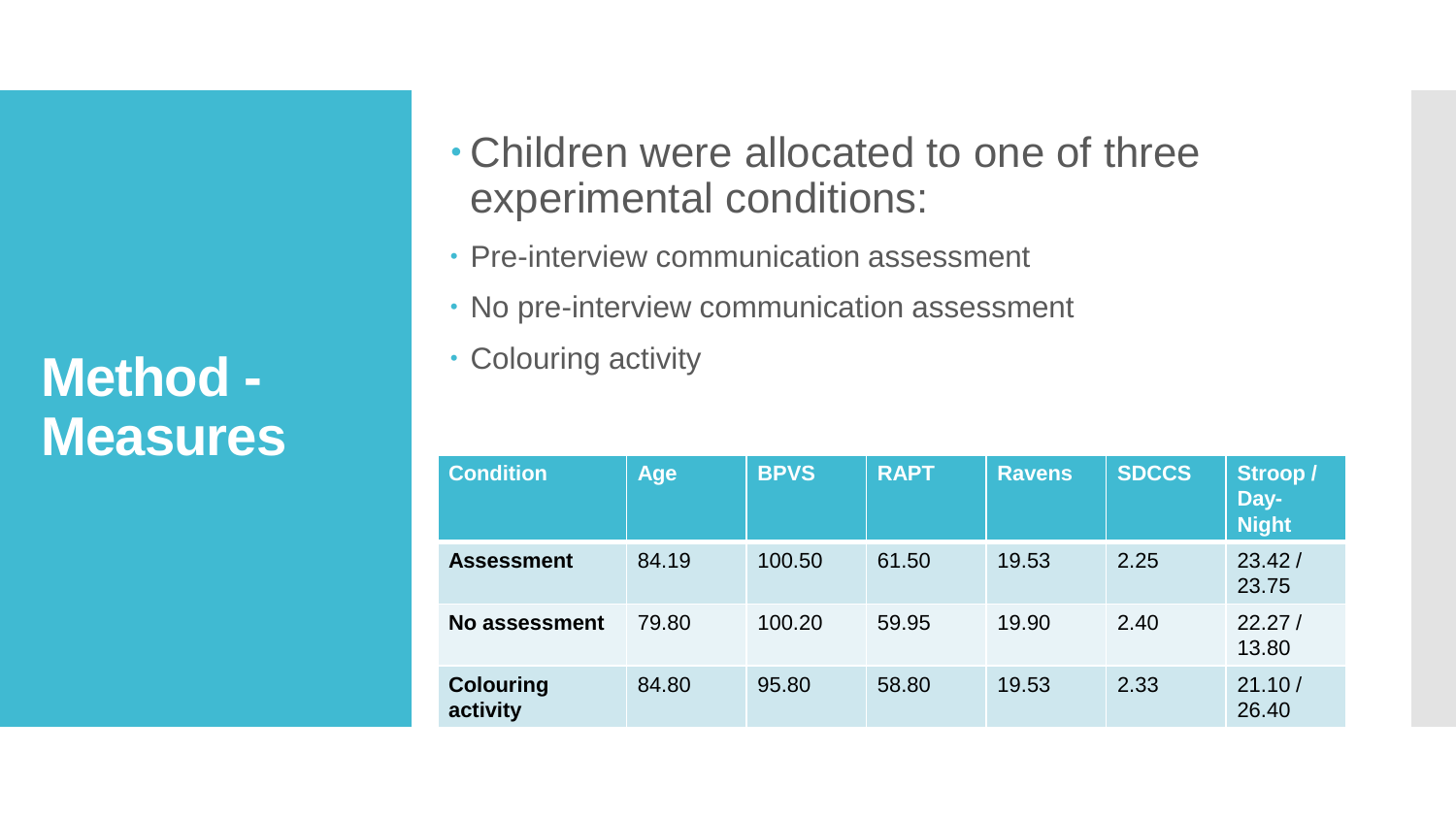**Method – Outcome Measures**

- How well pre-interview predictions matched children's interview behaviour.
- How likely the children were to refute incorrect suggestions.
- The frequency with which the children employed the ground rules.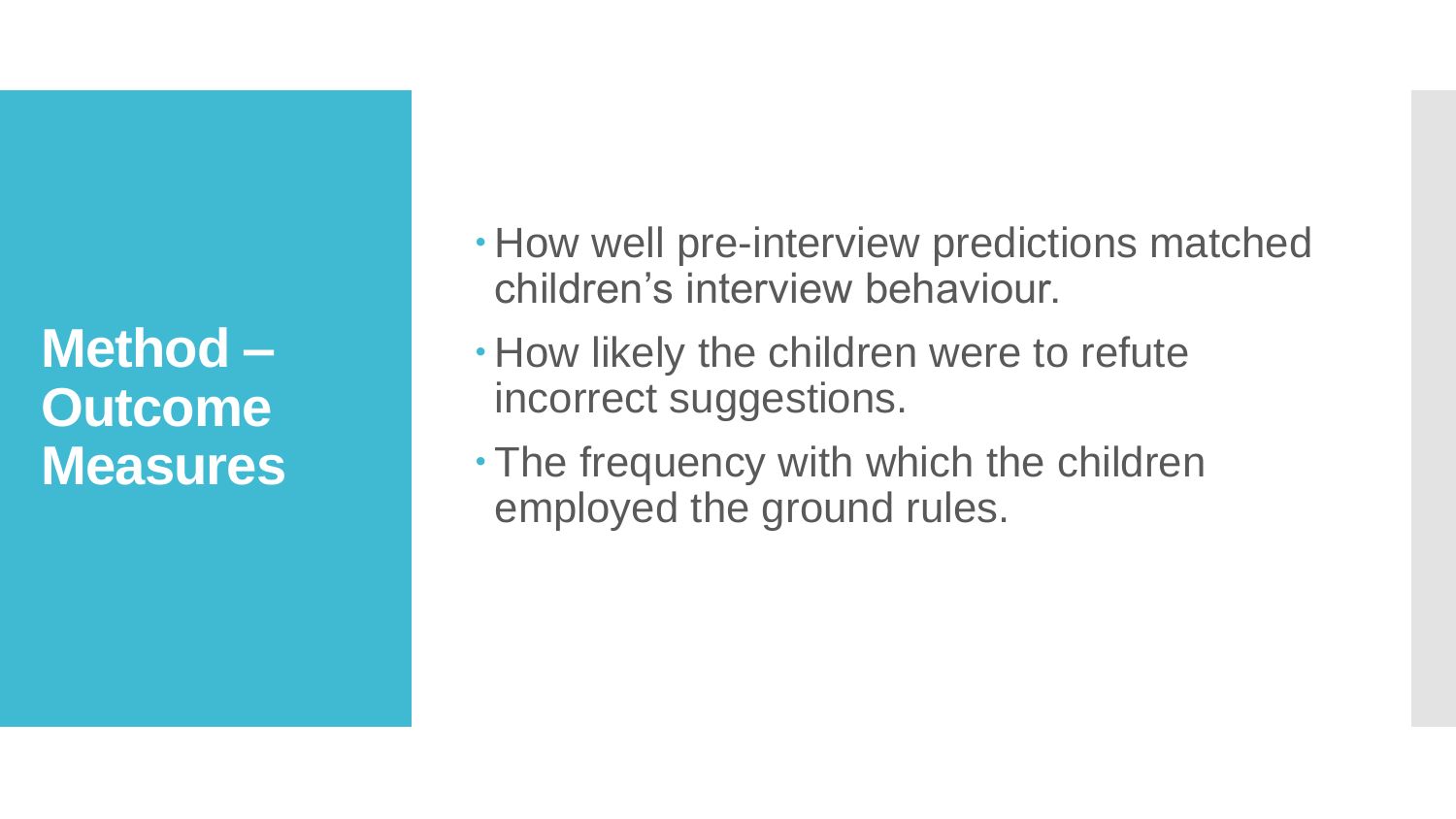**Method – Staged Event** 

- Adapted from the Mr Science Germ Detective paradigm (Dickinson & Poole, 2017).
- The event was about germ transmission and contagion presentation.
- There was a rule that Mrs Science was not allowed to touch the children's skin.
- She broke the rule on two occasions.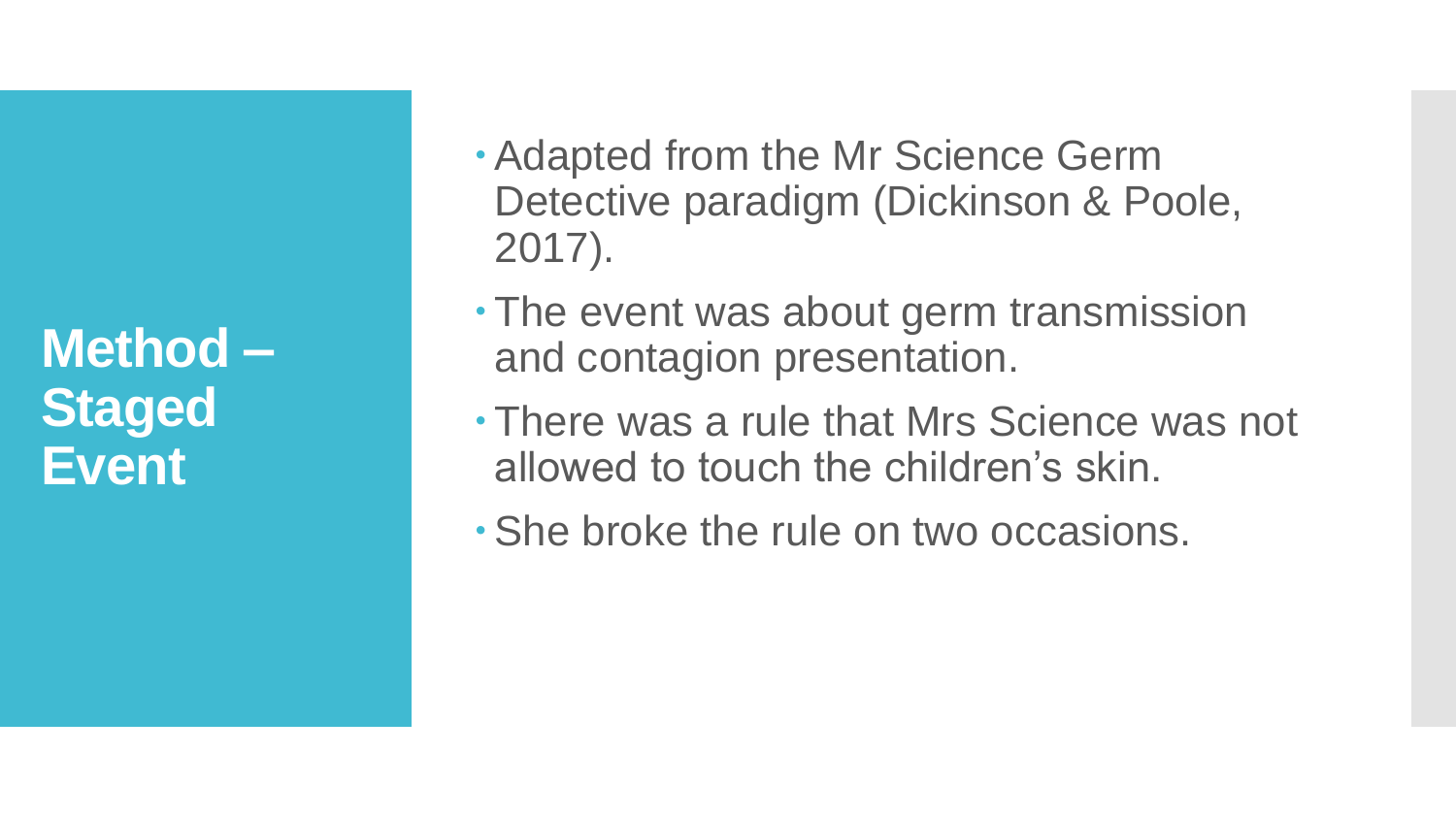**Method – 'Unpacking the Box'**

- Assessment tool developed by Triangle.
- Currently used by investigative interviewers and intermediaries.
- Consists of a silver box containing small objects (e.g. keys, thimble, paperclips) and an accompanying guidance manual.
- Designed to assess:
	- Receptive communication
	- Expressive communication
	- Attention, anxiety and behaviour

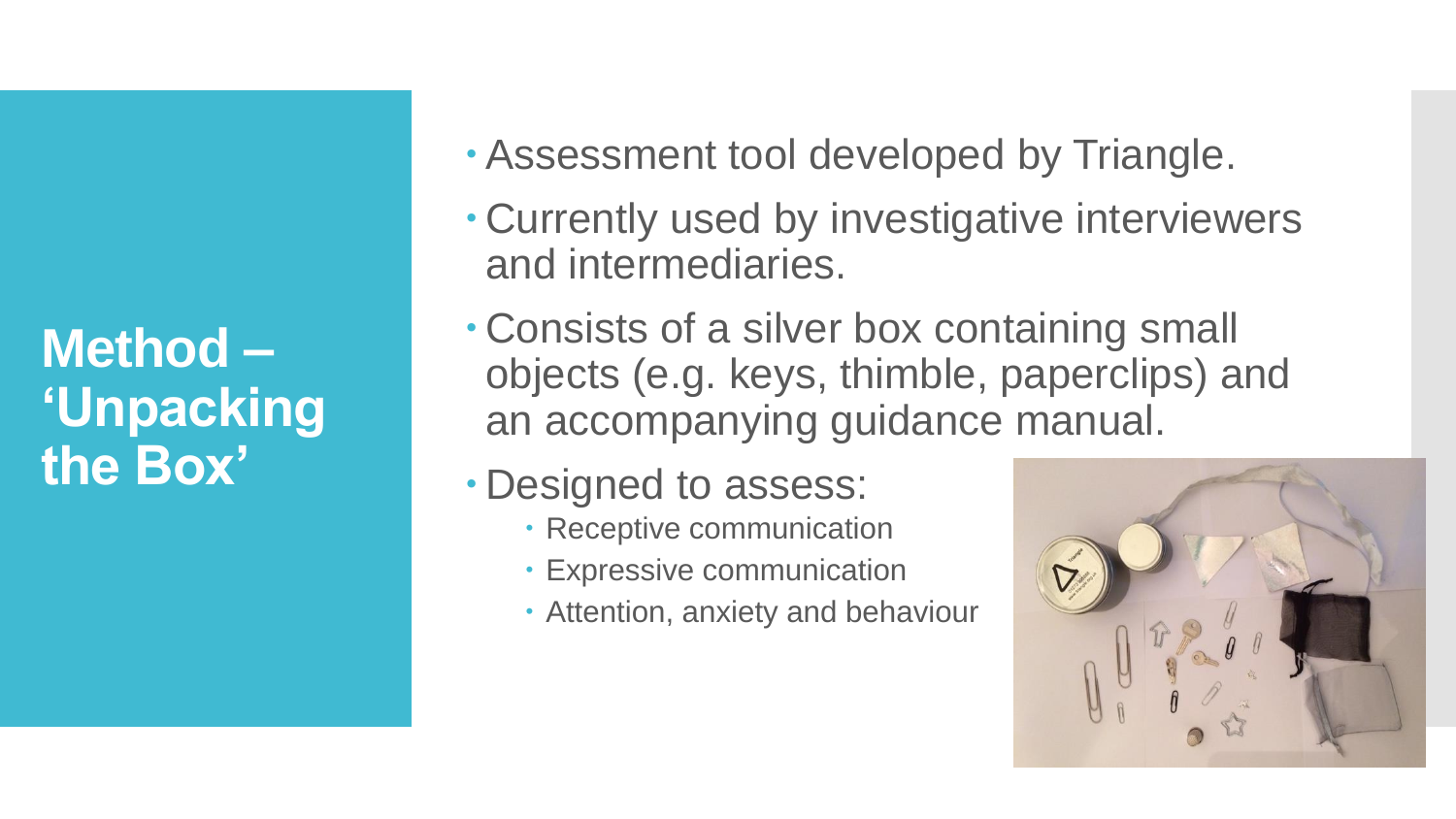**Method – Predictions** 

- Predictions were made regarding:
- Question comprehension
- Use of ground rules
- Responsiveness
- Suggestibility
- Attention span
- Ability to draw
- Predictions were based upon:
- Pre-interview assessment assessment findings and professional judgement.
- No pre-interview assessment and colouring activity professional judgement alone.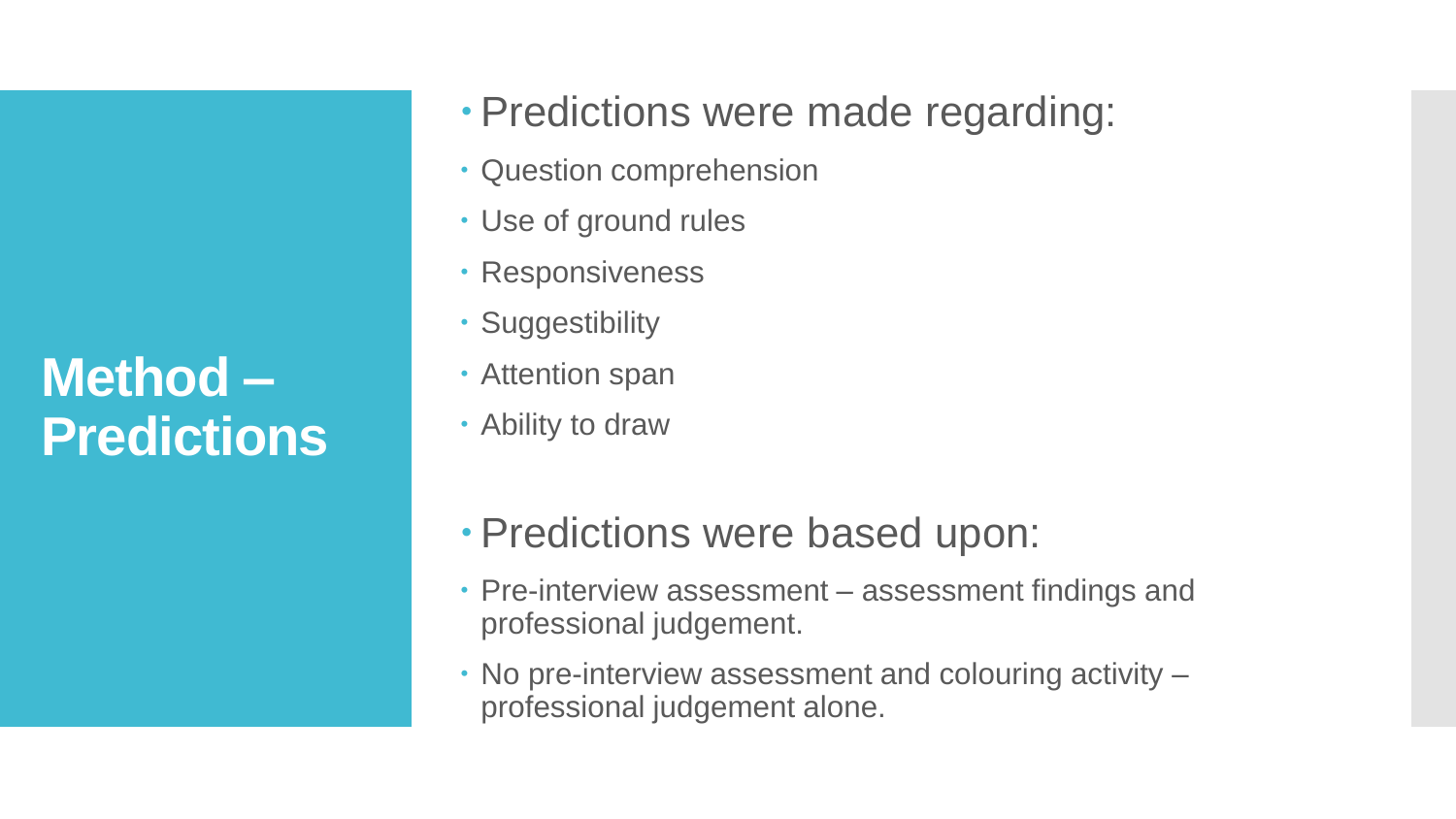## **Method – Interview**

One week later, all of the children took part in an interview about the staged event.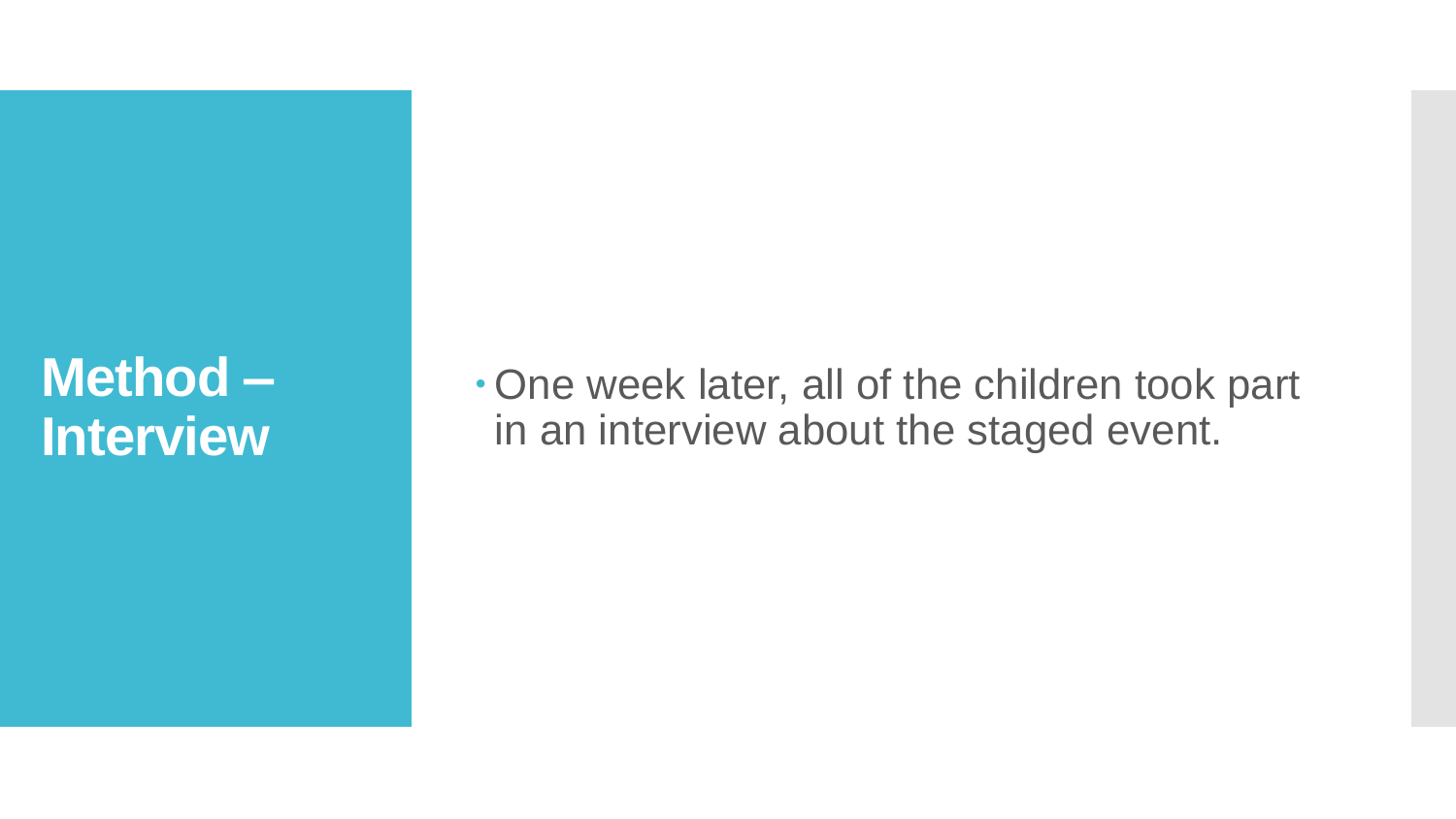**Results (Study 1) - Ground Rules** 

 Communication assessments were able to provide a better indication of whether children would use ground rules (I.e. 'I don't know', 'you got it wrong') than professional judgement alone.



 Having this knowledge could dictate what questions are asked at interview.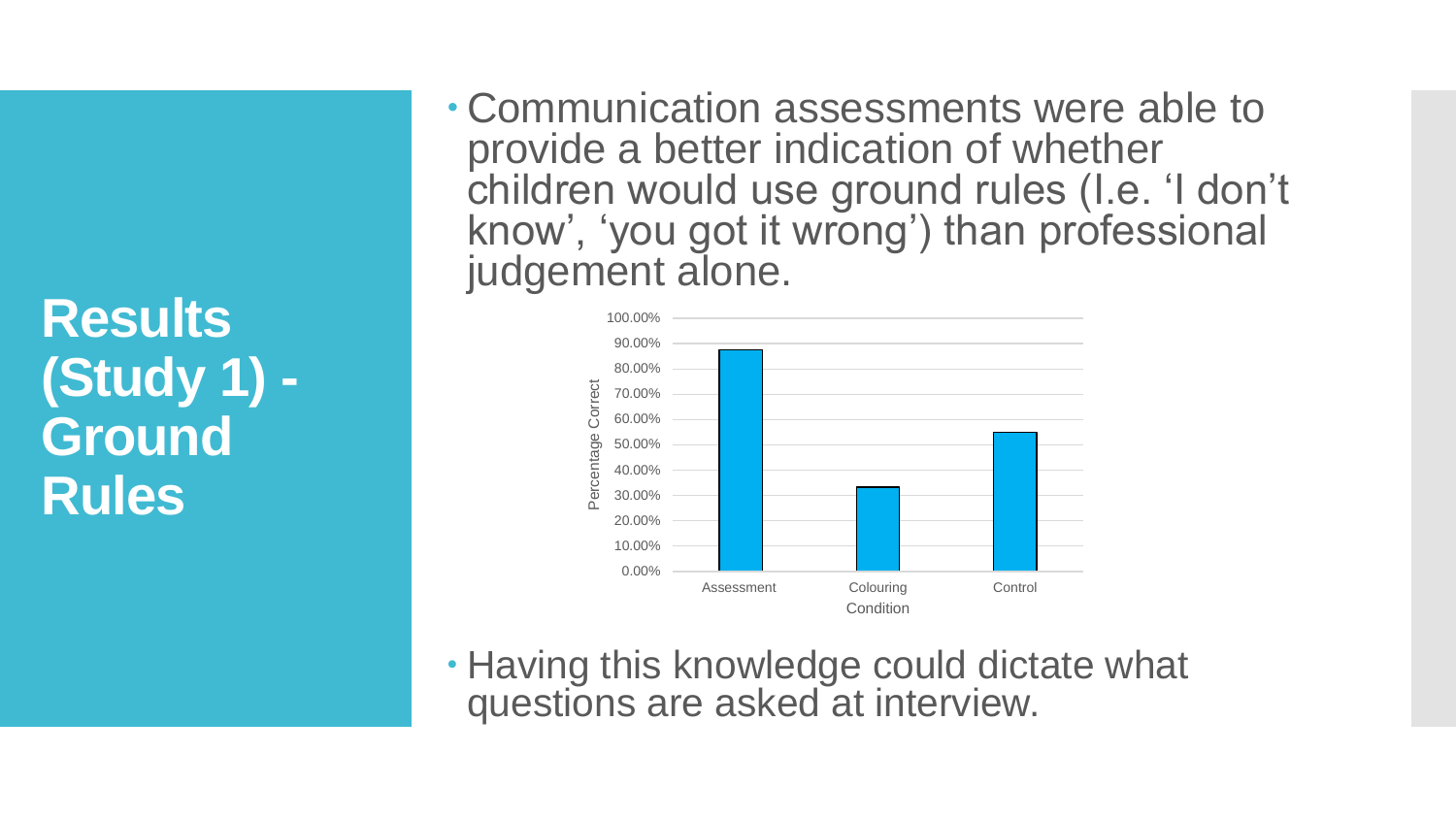**Results (Study 1) – Responsiveness**  Communication assessments were able to provide a better indication of children's responsiveness than professional judgement alone.



Establishing whether a child will engage can help determine whether more time is required to develop rapport.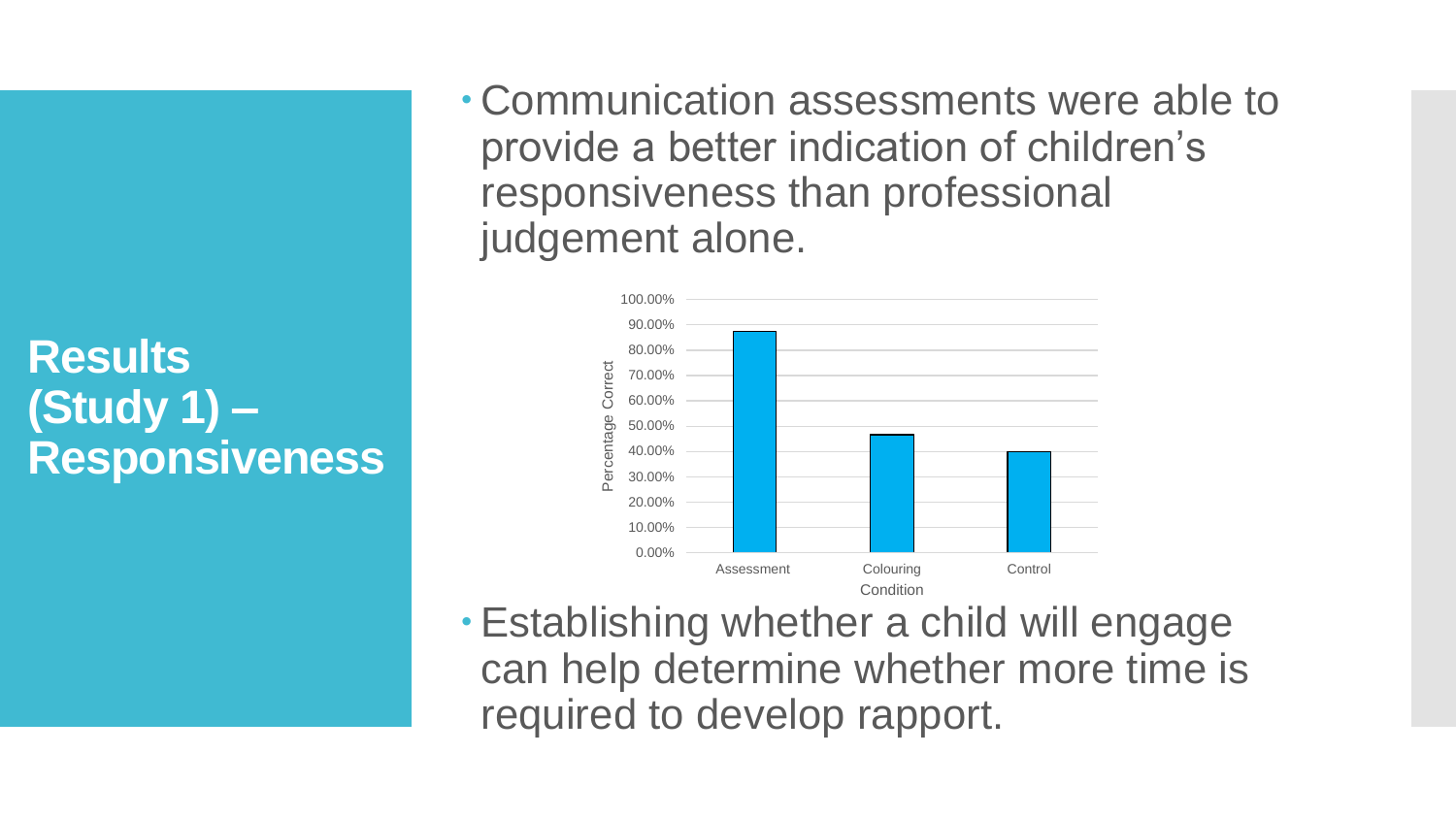**Results (Study 1) – Drawing Ability** 

 Communication assessments were able to provide a better indication of whether children were able to draw a person (that is sufficiently detailed to be submitted into evidence) than professional judgement

alone.



Ensures that the time is used most effectively at interview.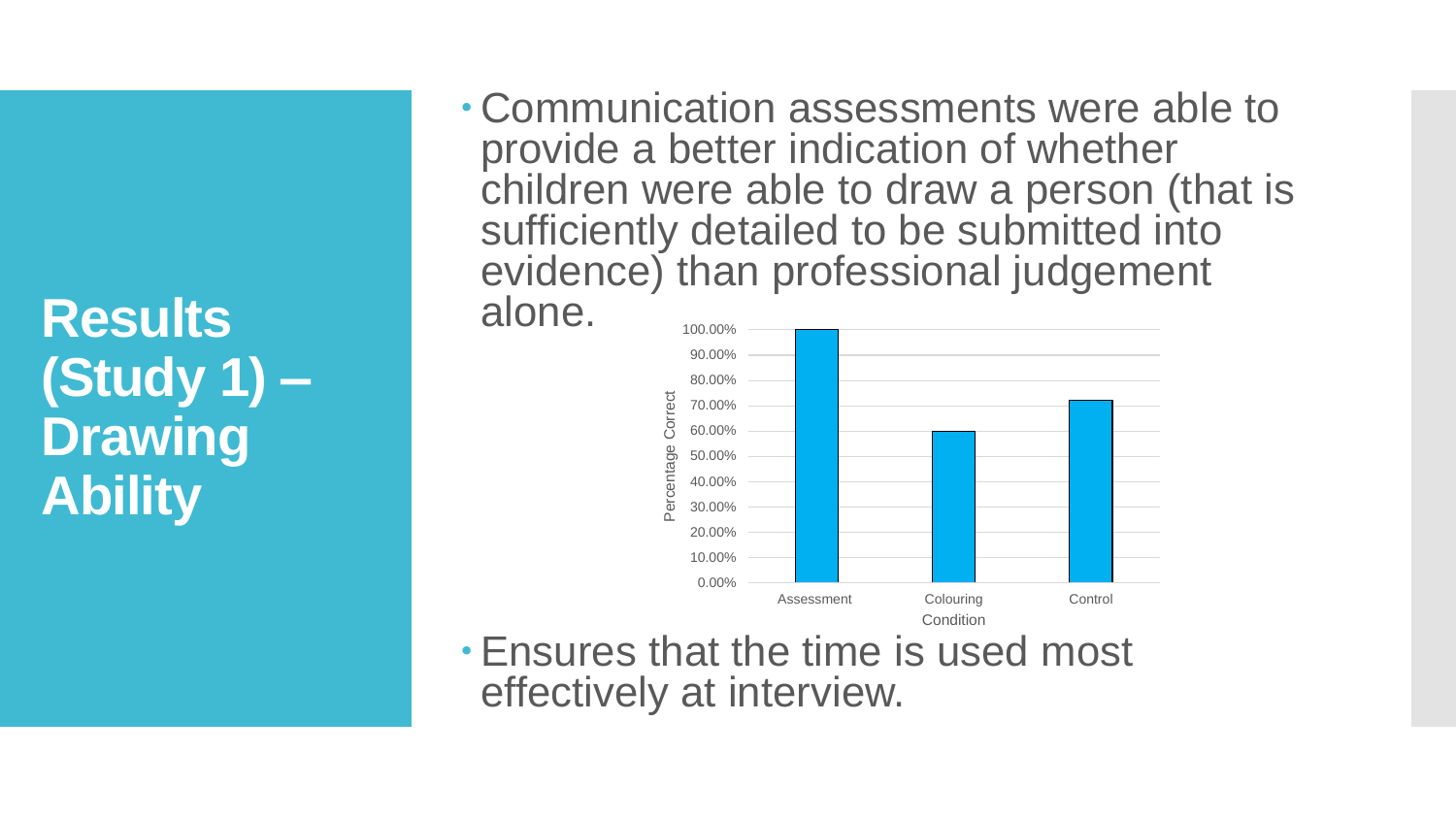**Results (Study 1) - Suggestibility**   Communication assessments did not differ from professional judgement in terms of providing a reliable indication of suggestibility.



**· Highlights the importance of avoiding** leading questions with all children.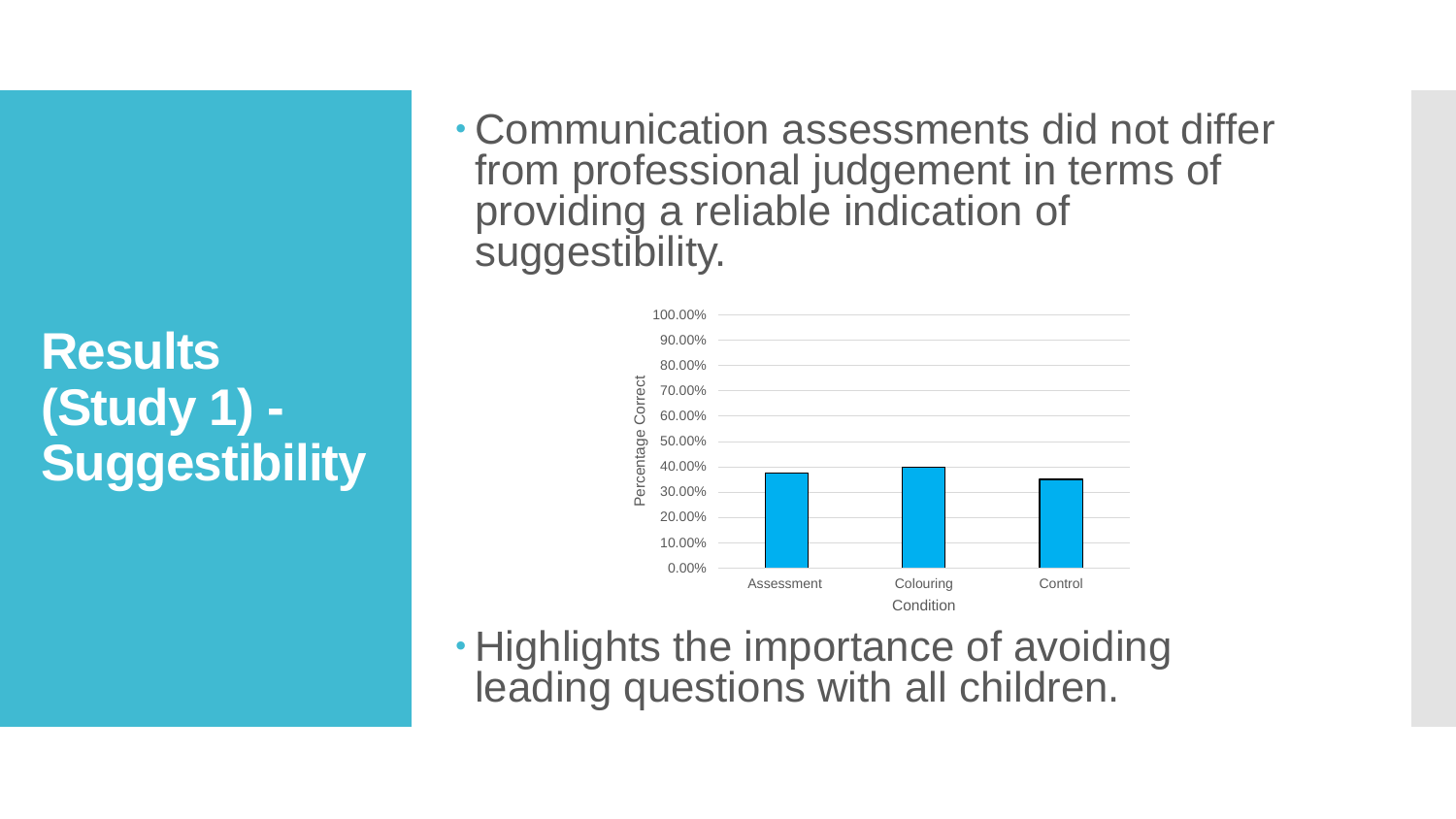**Results (Study 1) - Attention**

Whether communication assessments provide a better indication of children's attentional abilities could not be fully explored.



 Could prove pivotal in planning an interview (I.e. breaks).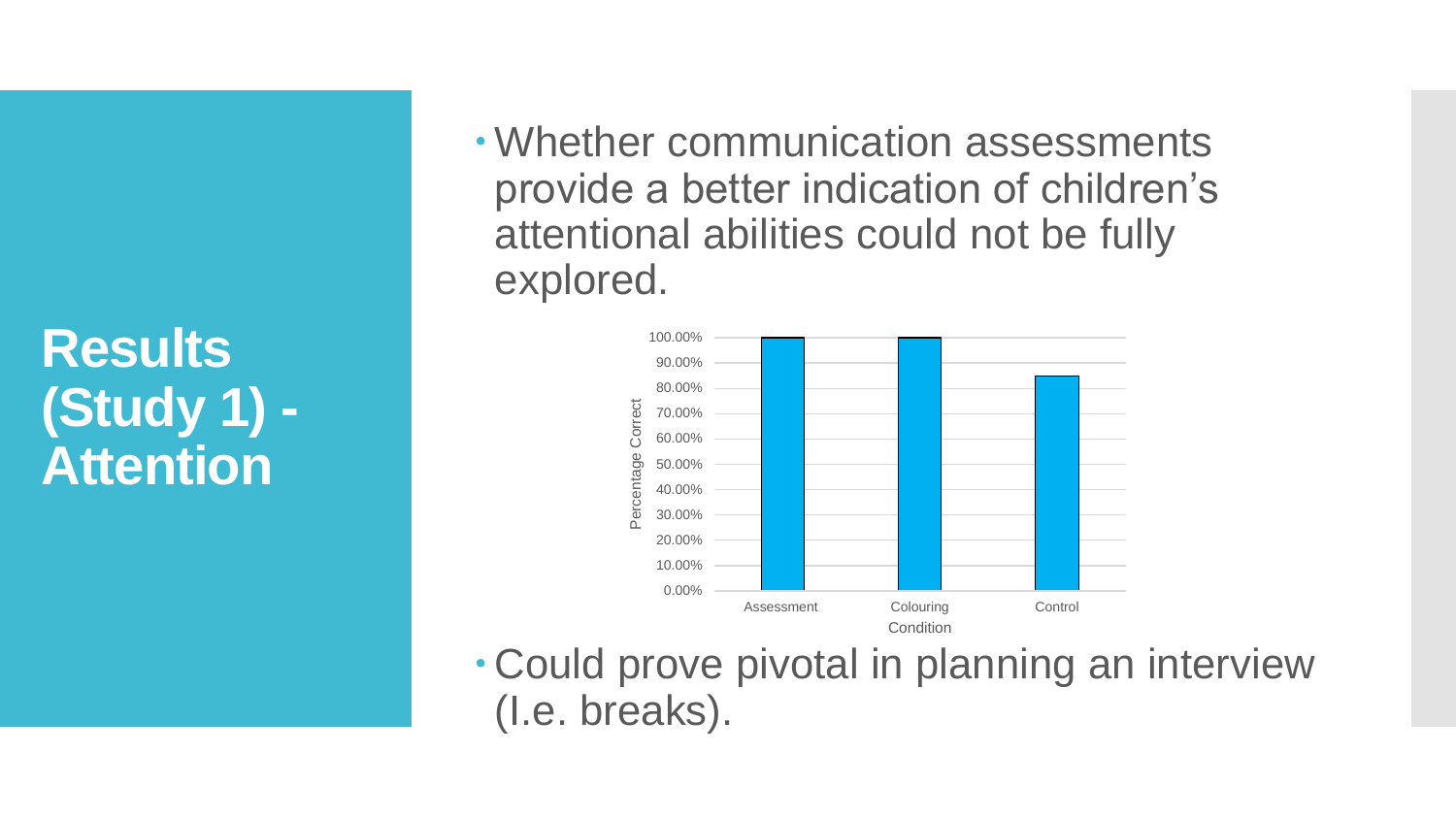**Results (Study 1) – Question Comprehension**  Communication assessments did not differ from professional judgement in terms of providing a reliable indication of the questions children could answer. However, across all three conditions accuracy was high.



 Having an awareness of child's receptive language can help tailor an interview to that child's needs.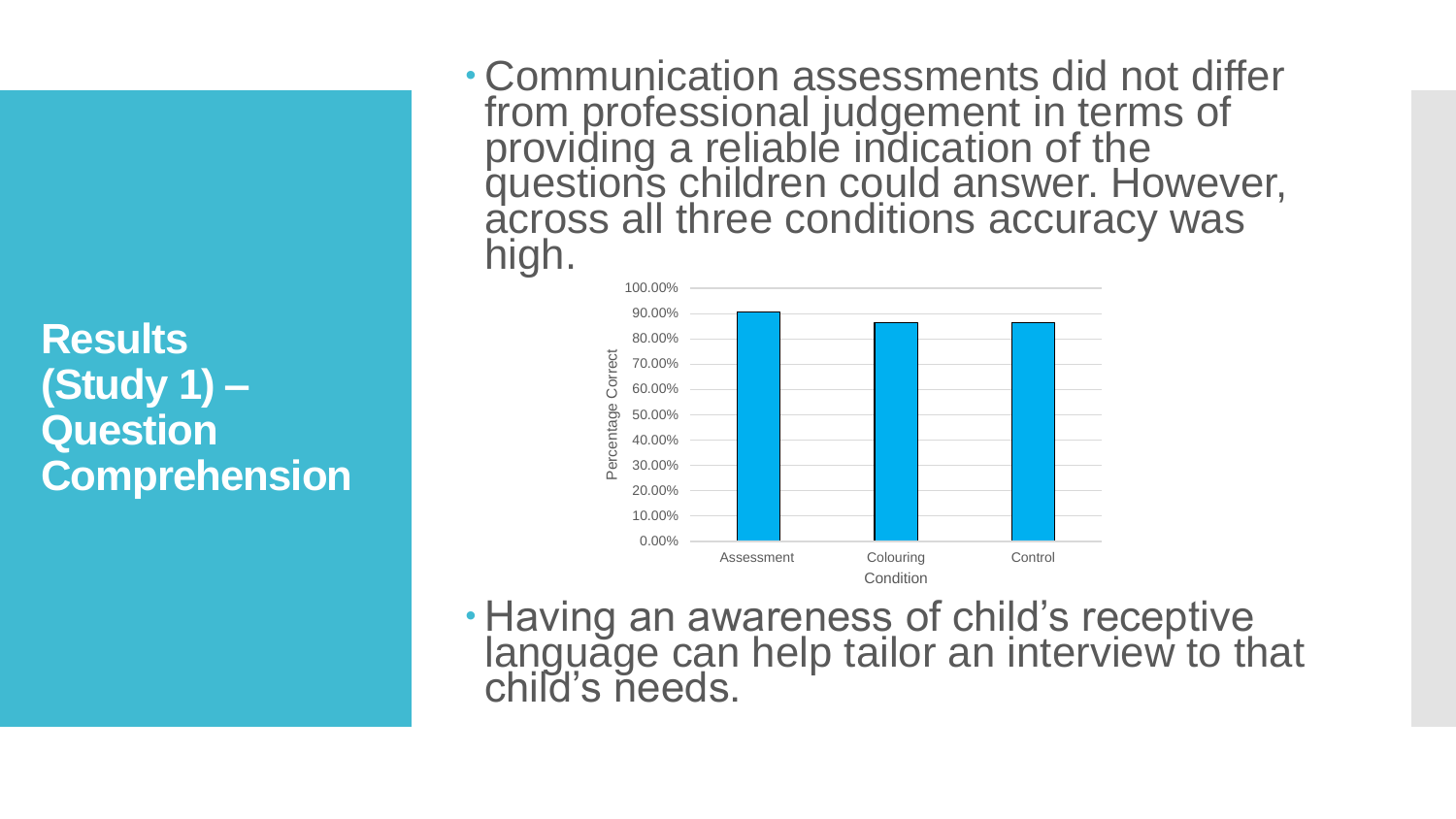**Results (Study 2) – Summary** 

- The assessment increased resistance to suggestion:
	- $\cdot$  11% incorrect in the assessment condition
	- 24% incorrect in the colouring condition
	- 28% incorrect in the control condition
- . Increased use of 'you got it wrong' rule.

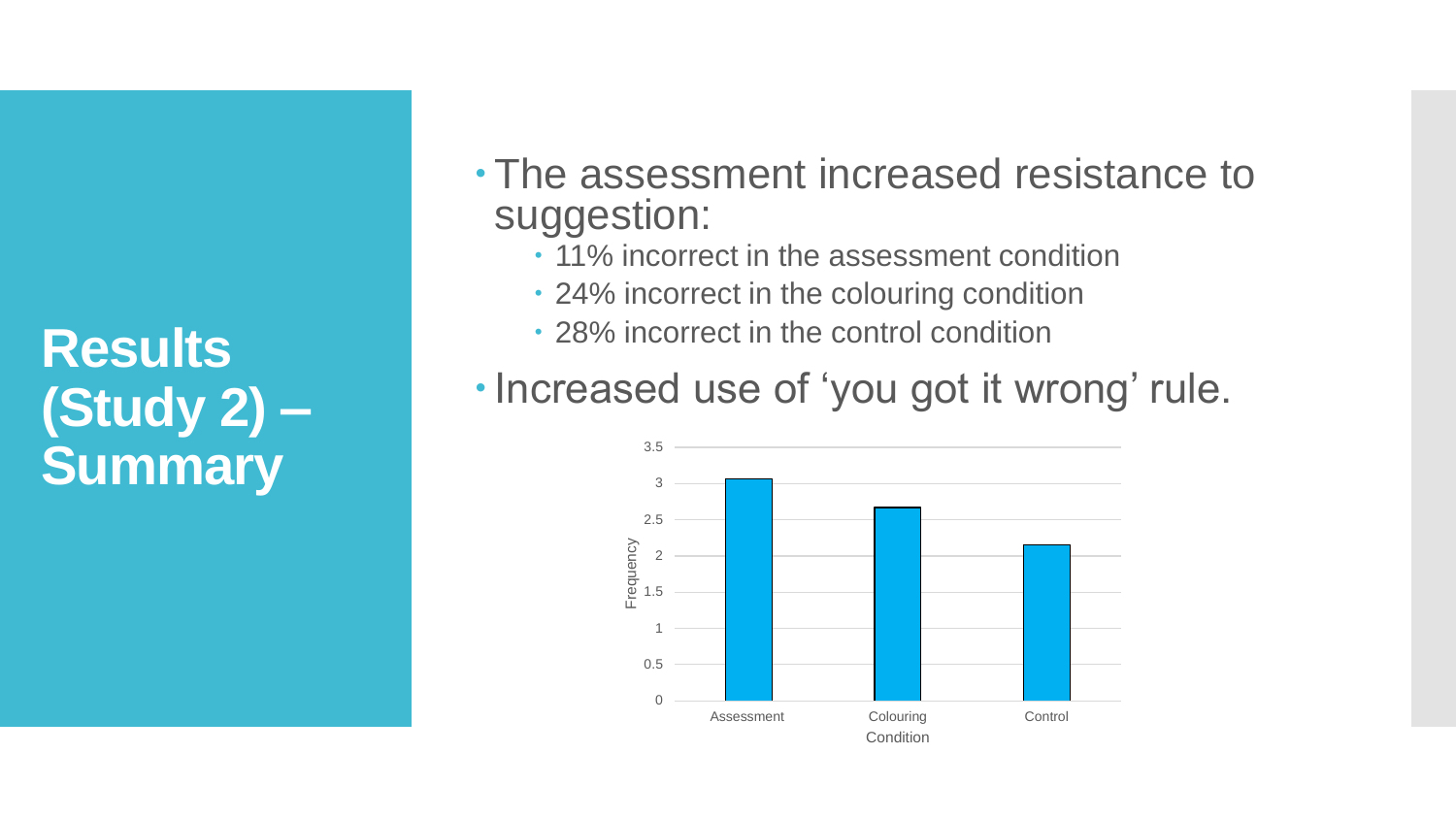**Conclusion / Implications for Practice**

- Overall, a pre-interview assessment does provide a good indication of a child's abilities.
- Pre-interview assessments increased children's resistance to suggestion. It is likely that this is linked to the acquisition of ground rules.
- The results justify the wider use of 'unpacking the box'.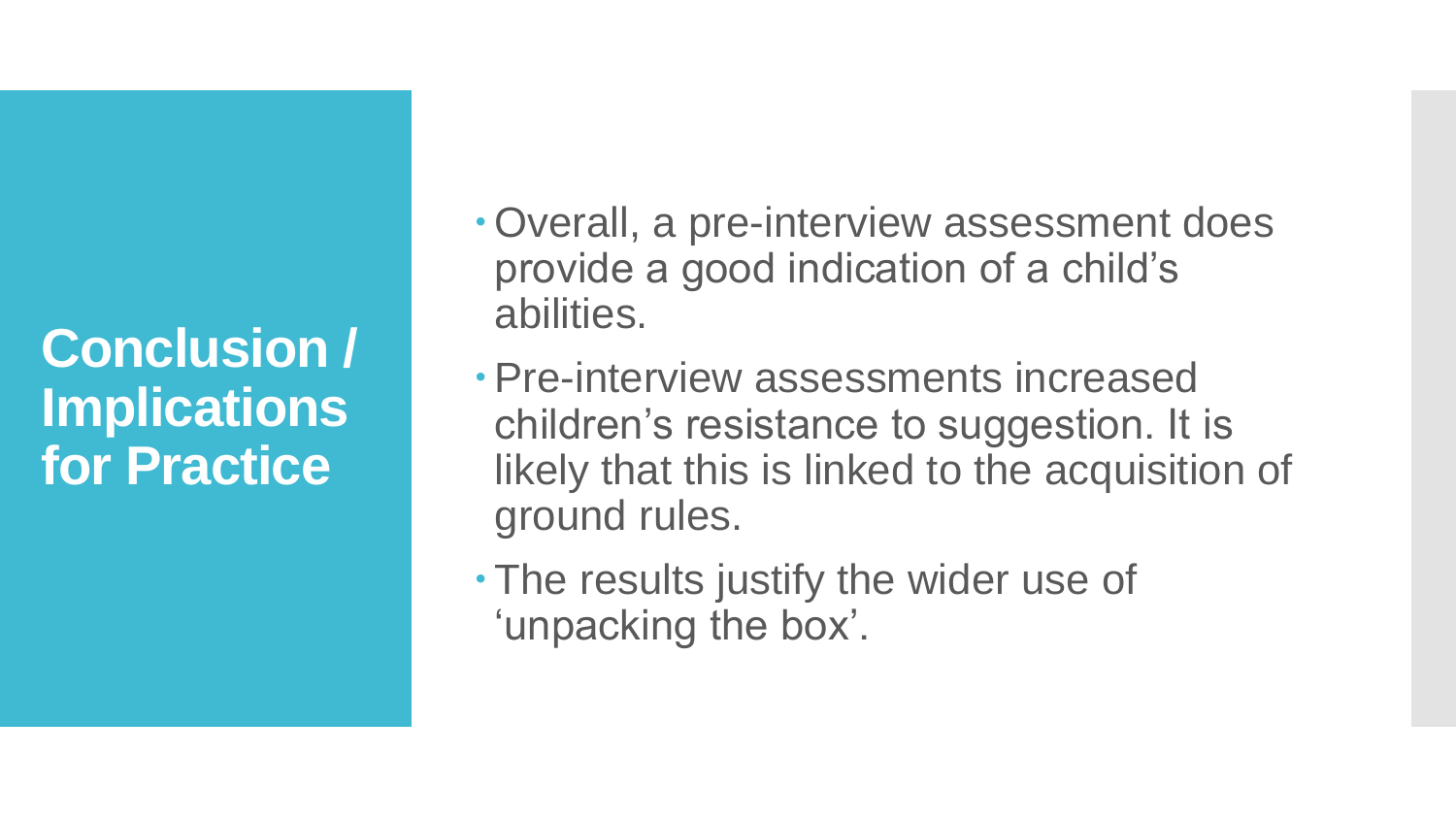**Conclusion – Future Research**

- Examine real-world interviews, with and without a Registered Intermediary (RI).
- Look at how the RI's presence / preinterview assessment impacts upon:
- The amount of information provided by the child.
- The use of ground rules.
- The structure of the interview.
- The use of additional aids (e.g. drawings).